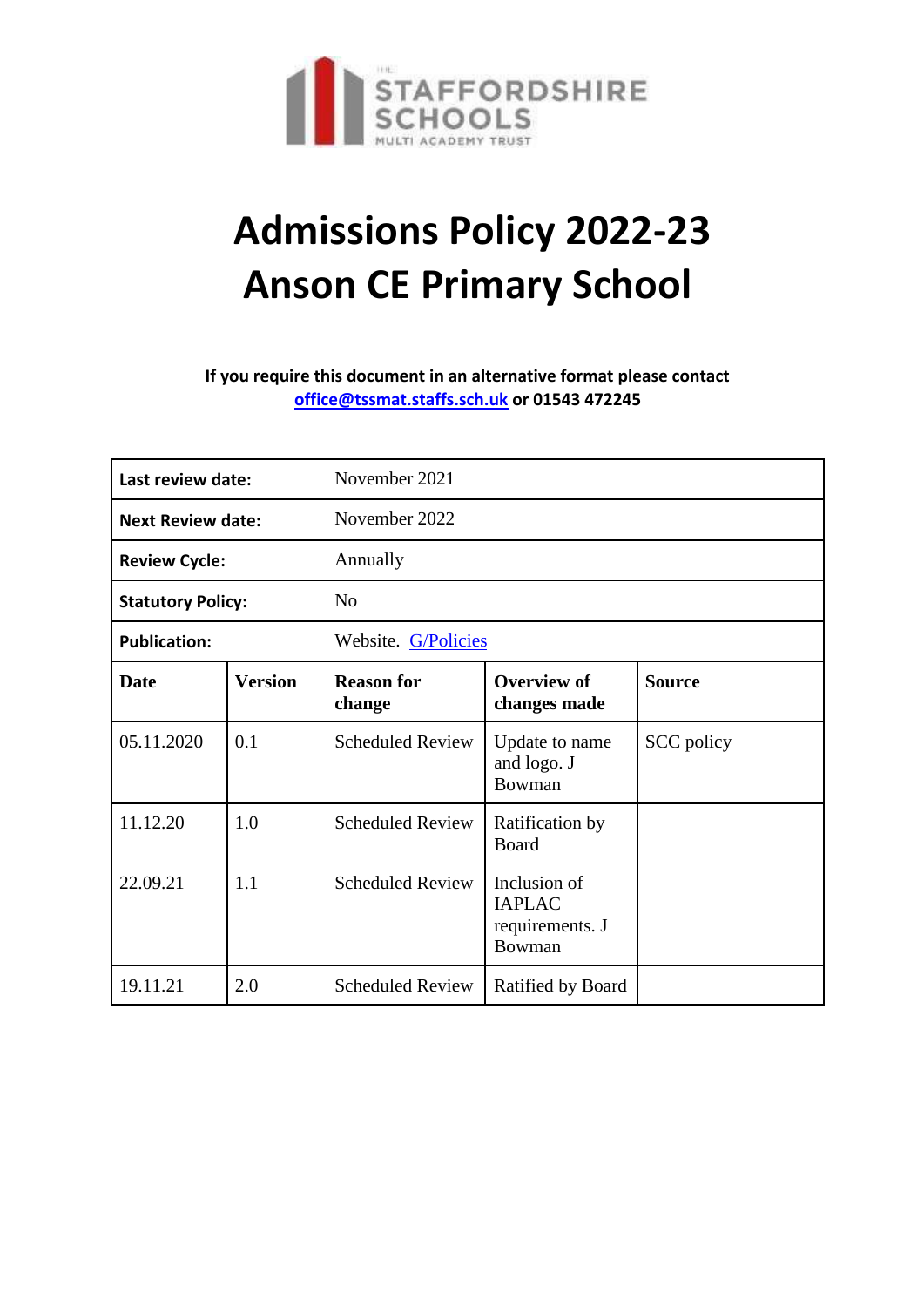

### **ANSON CE (A) PRIMARY SCHOOL ADMISSIONS POLICY**

#### ADMISSION ARRANGEMENTS FOR 2022-23

| <b>CAPACITY</b>            |   | 105 |
|----------------------------|---|-----|
| PUBLISHED ADMISSION NUMBER | = | 15  |

#### **GENERAL ARRANGEMENTS**

a) Full time places in reception will be available in September of the academic year within which the child becomes five years old.

b) In light of infant class size regulations, classes will not exceed 30 pupils at KS1. Our planned admission number (PAN) is 15

c) The policy will be reviewed annually by the full Governing Body of the school.

d) Children with a statement of SEN/ EHC plan that name Anson in the statement must be admitted. This may reduce the number of places available.

e) In line with the School Admissions Code, we will give priority to looked after children in our over subscription criteria

f) The closing date for applications to the local authority for primary schools is usually around  $15<sup>th</sup>$ January

#### **Waiting Lists**

Waiting lists for Reception will be kept until the end of the Autumn Term. Inclusion on the waiting list does not mean that a place will eventually become available. A child's position on the waiting list is not fixed and is subject to change during the year i.e they can go up and down the list since each child added will require the list to be ranked again in line with the oversubscription criteria.

#### **Deferred Entry to Reception Class**

Parents may request that their child be admitted to Reception Class on a part-time basis, or that their child be admitted to school later in the same academic year until the child reaches compulsory school age (i.e. beginning of the term after the child's fifth birthday). The effect is that the place will be held for the child in Reception and is not available to be offered to any other child within the same academic year in which it has been offered.

Before deciding whether to defer their child's entry to school, parents should visit Anson to see how we cater for the youngest children in Reception and how the needs of these children are met as they move up through the school.

#### **Admission Outside of the Normal Age Group**

Parents may seek to apply for their child's admission to school outside of their normal age group, for example if the child is exceptionally gifted and talented or has experienced problems such as ill health. In addition, the parents of summer born children may choose not to send their child to school until the September following their fifth birthday and may request that they are admitted outside of their normal age group to Reception rather than Year 1.

These parents will need to make an application alongside children applying at the normal age which should explain why it is in the child's best interest to be admitted outside of their normal age which may include information such as professional evidence as to why this is the case and why an exception should be made in the case of the child. A decision as to whether this is an appropriate course of action will be made by the Governing Body who will take into account the circumstances of the case and views of the head teacher. Parents do not have the right to insist that their child is admitted to a particular year group.